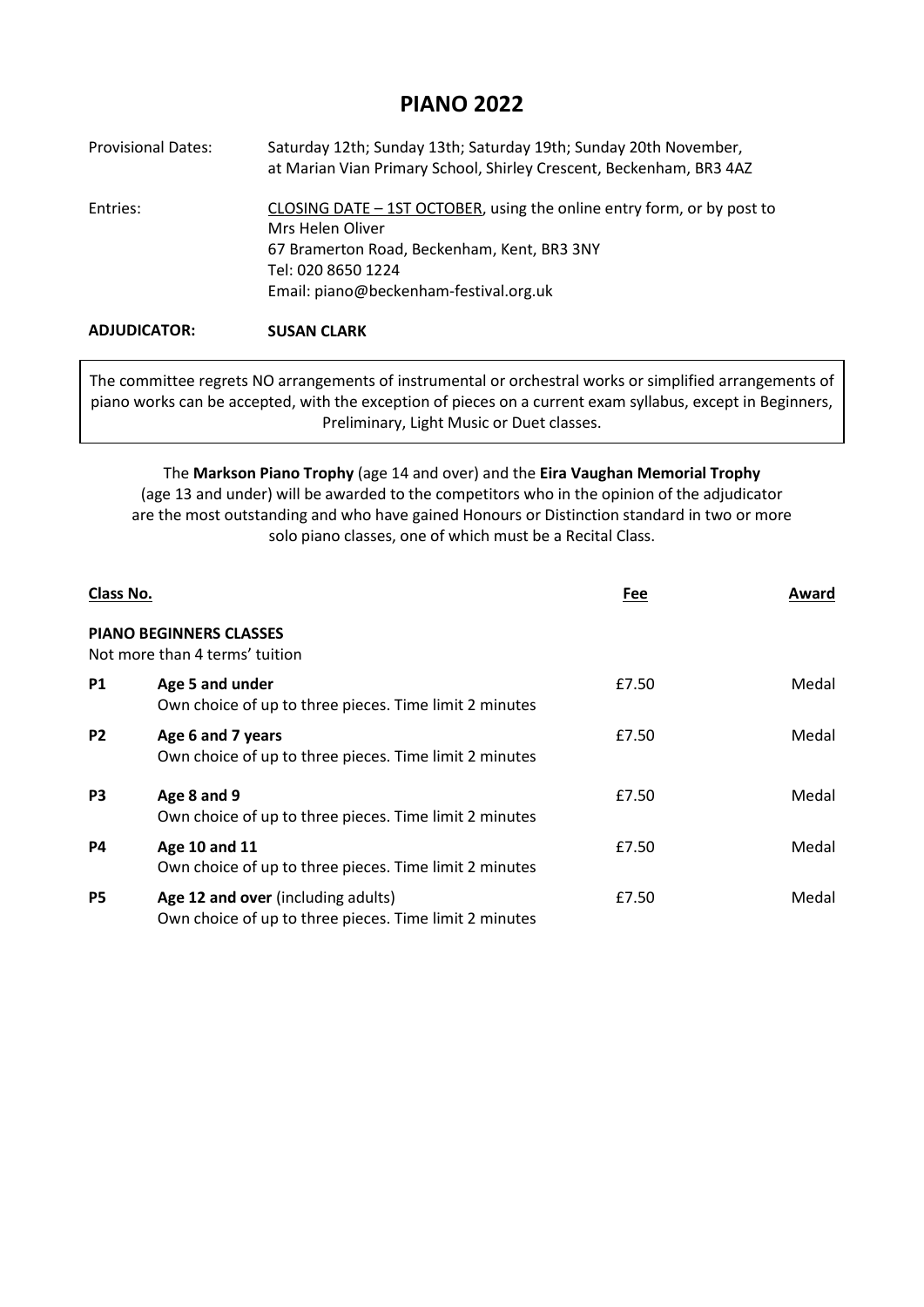### **PIANO GRADED CLASSES**

The standards set by the major examining boards should be used as a guide for the choice of piece in the following classes. Any competitor presenting an inappropriate piece will be penalised. Competitors may enter only one of classes P6 – P14.

| <b>Cristofori Cup</b>                        | £8.00 | <b>Preliminary/Pre Grade 1</b><br>N.B. Beginners (4 terms' tuition or less) are not eligible for<br>this class.<br>Own choice of up to 3 pieces. Time limit 2 minutes | <b>P6</b>      |
|----------------------------------------------|-------|-----------------------------------------------------------------------------------------------------------------------------------------------------------------------|----------------|
| <b>Premier Cup</b>                           | £8.00 | Grade 1<br>Own choice of one piece                                                                                                                                    | <b>P7</b>      |
| <b>Betty Cook Cup</b>                        | £8.50 | Grade 2<br>Own choice of one piece                                                                                                                                    | P <sub>8</sub> |
| <b>Barry Cup</b>                             | £8.50 | Grade 3<br>Own choice of one piece                                                                                                                                    | P <sub>9</sub> |
| Doreen Skey Cup                              | £8.50 | Grade 4<br>Own choice of one piece                                                                                                                                    | P10            |
| <b>William Gurney</b><br><b>Memorial Cup</b> | £8.50 | Grade 5<br>Own choice of one piece                                                                                                                                    | <b>P11</b>     |
| <b>Irene Hodges Cup</b>                      | £8.50 | Grade 6<br>Own choice of one piece                                                                                                                                    | <b>P12</b>     |
| <b>Stanley Hodges</b><br>Cup                 | £9.00 | Grade 7<br>Own choice of one piece                                                                                                                                    | P13            |
| <b>John Bigg</b><br><b>Memorial Trophy</b>   | £9.00 | Grade 8<br>Own choice of one piece                                                                                                                                    | P14            |
| Medal                                        | £8.50 | <b>Adult learner up to Grade 5</b><br>Own choice of one piece                                                                                                         | <b>P15</b>     |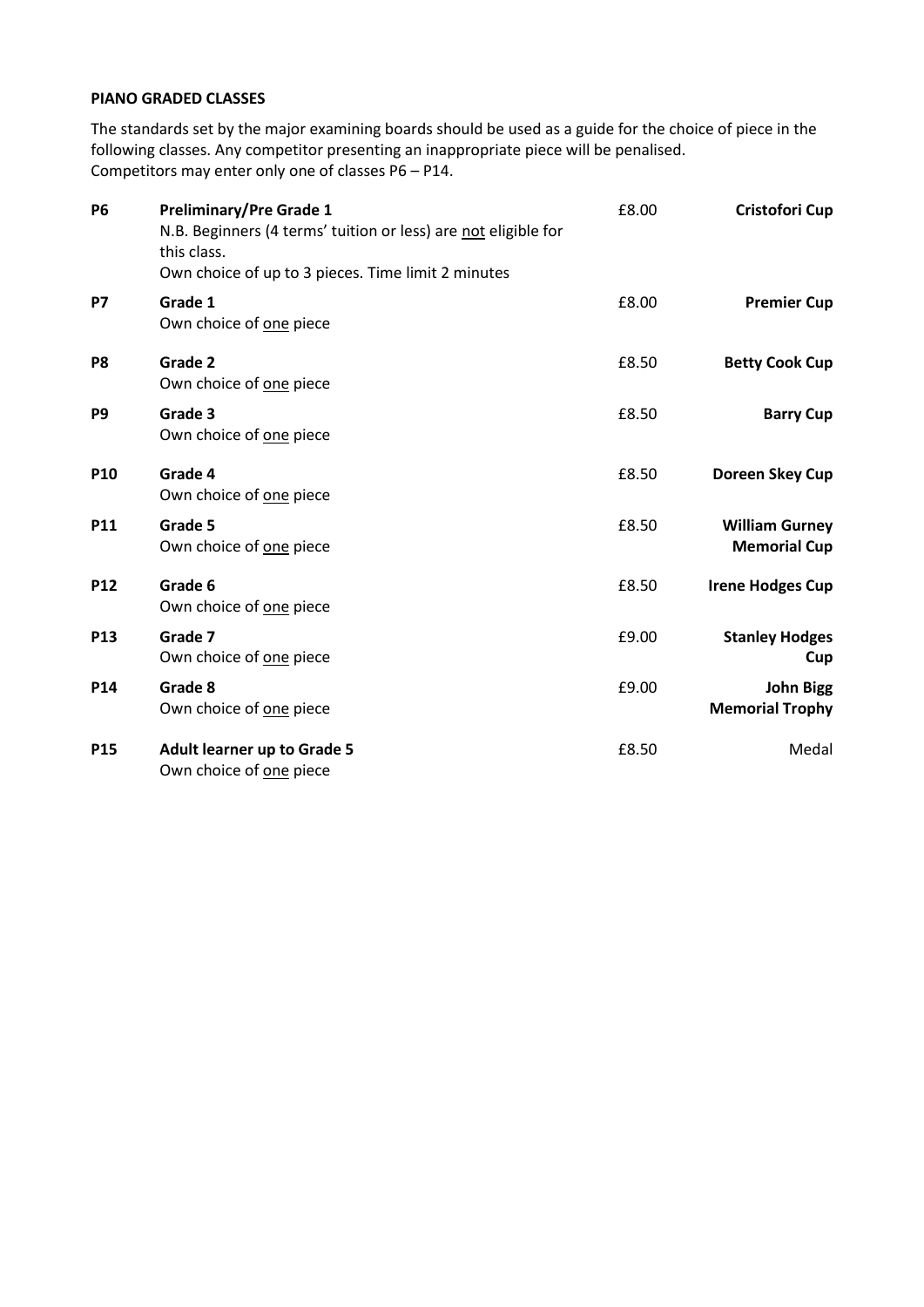## **JUNIOR PIANO RECITAL CLASSES**

Own choice of two or three pieces which should be of contrasting styles and periods. Credit will be given for the choice of programme.

The **Carey Blyton Trophy** will be awarded to the competitor gaining the highest mark in classes **P16 – P18** 

| P <sub>16</sub> | Age 6 and under<br>Own choice as above. Time limit 5 minutes                    | £8.50  | Medal                                         |
|-----------------|---------------------------------------------------------------------------------|--------|-----------------------------------------------|
| <b>P17</b>      | Age 7<br>Own choice as above. Time limit 5 minutes                              | £8.50  | Medal                                         |
| <b>P18</b>      | Age 8<br>Own choice as above. Time limit 5 minutes                              | £8.50  | Medal                                         |
| P <sub>19</sub> | Age 9<br>Own choice as above. Time limit 6 minutes                              | £9.00  | <b>Bottomley Cup</b>                          |
| <b>P20</b>      | <b>Age 10</b><br>Own choice as above. Time limit 6 minutes                      | £9.00  | <b>Dorothy Thornton</b><br>Cup                |
| <b>P21</b>      | Age 11<br>Own choice as above. Time limit 8 minutes                             | £9.50  | <b>Ruth Weeks Cup</b>                         |
| P22             | Age 12<br>Own choice as above.<br>Time limit 8 minutes                          | £9.50  | <b>Helen Oliver Cup</b>                       |
| <b>P23</b>      | Age 13<br>Own choice as above.<br>Time limit 8 minutes (minimum 5 mins)         | £9.50  | <b>Gwladys Pumfrey</b><br><b>Memorial Cup</b> |
| <b>P24</b>      | Age 14 and 15<br>Own choice as above.<br>Time limit 12 minutes (minimum 5 mins) | £10.00 | <b>Norman</b><br><b>Mayhew Cup</b>            |

#### **OTHER JUNIOR PIANO CLASSES**

The **Nicole Chan Cup** will be awarded to the competitor gaining the highest mark in classes **P25 – P27**

| <b>P25</b> | Study – Age 11 and under<br>Own choice of one study. Time limit 5 minutes                   | £8.00 | Medal |
|------------|---------------------------------------------------------------------------------------------|-------|-------|
| <b>P26</b> | Sonatina / Sonata - Age 11 and under<br>Own choice of one movement. Time limit<br>5 minutes | £8.00 | Medal |
| <b>P27</b> | Sonatina / Sonata – Age $12 - 15$<br>Own choice of one movement. Time limit<br>8 minutes    | £8.50 | Medal |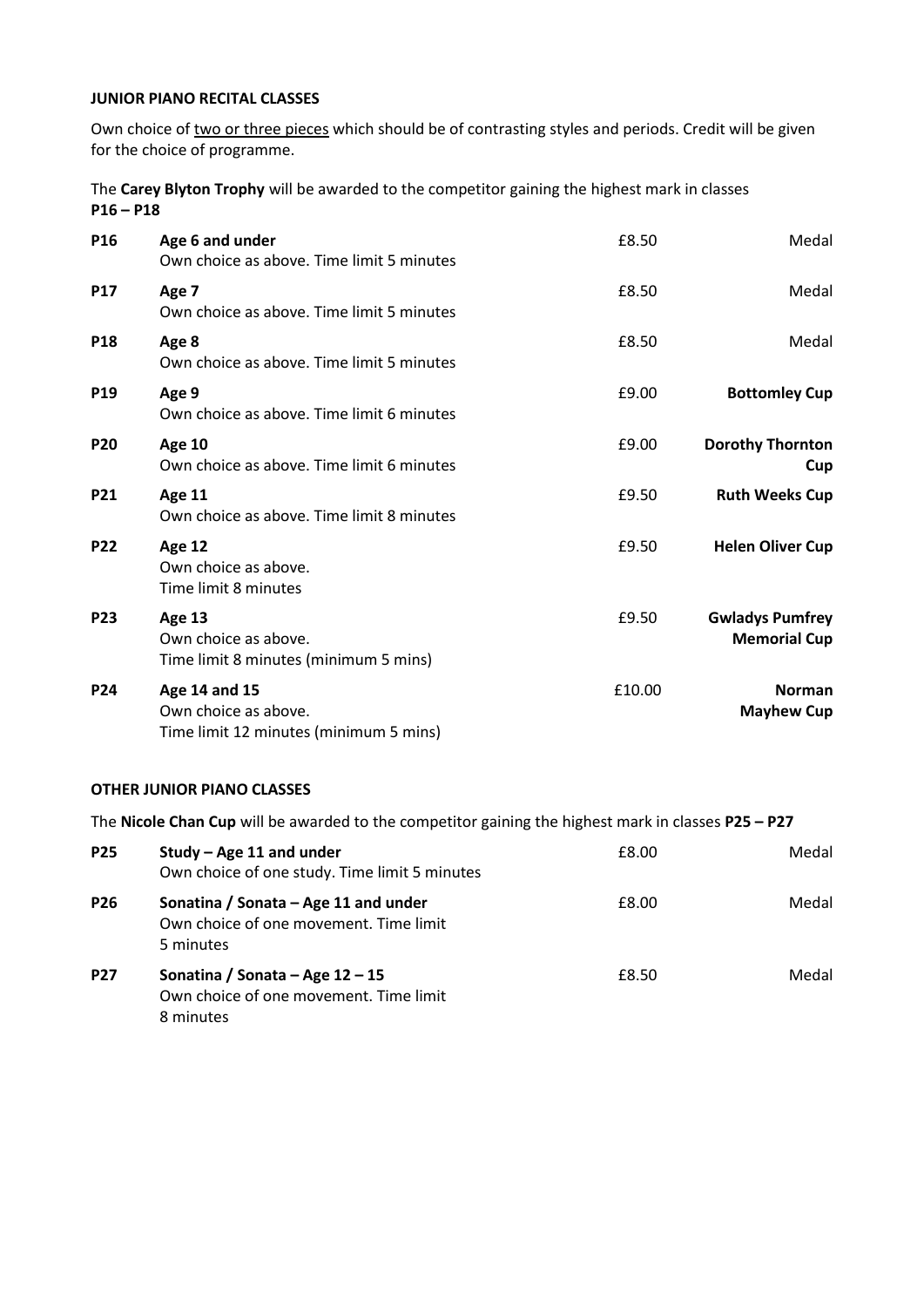## **PIANO LIGHT/POPULAR MUSIC CLASSES**

TV themes, popular songs, jazz

| <b>P28</b> | Age 13 and under<br>Own choice of one piece. Time limit 5 minutes                                                                                     | £8.00  | Medal                                  |
|------------|-------------------------------------------------------------------------------------------------------------------------------------------------------|--------|----------------------------------------|
| P29        | Age 14 - 18<br>Own choice of one piece (excluding simplified arrangements).<br>Time limit 5 minutes                                                   | £8.50  | Medal                                  |
|            | <b>OPEN AND SENIOR PIANO CLASSES</b>                                                                                                                  |        |                                        |
| <b>P30</b> | Chopin - Open<br>Own choice of one or two pieces. Time limit 10 minutes                                                                               | £9.00  | <b>Chopin Cup</b>                      |
| <b>P31</b> | 20th/21st Century - Open<br>Own choice of one piece or movement.<br>Time limit 10 minutes                                                             | £9.00  | <b>Thomas Butler</b><br>Cup            |
| <b>P32</b> | French - Open<br>Own choice of one piece or movement written since 1870.<br>Time limit 10 minutes                                                     | £9.00  | <b>Challenge Cup</b>                   |
| <b>P33</b> | Own Choice - Open<br>Any one piece. Time limit 10 minutes                                                                                             | £9.00  | <b>Lambie Cup</b>                      |
| <b>P34</b> | Senior Sonata - Age 16 and over<br>Own choice of the first or last movement of any sonata. Time<br>limit 10 minutes                                   | £9.00  | <b>McGuinness</b><br><b>Butler Cup</b> |
| <b>P35</b> | Senior Recital - Age 16 and over<br>Own choice of two or three pieces of contrasting styles and<br>periods. Time limit 15 minutes (minimum 5 minutes) | £10.50 | <b>Eric Longhurst</b><br>Cup           |

## **PIANO DUET AND TRIO CLASSES**

The **Joyce Mole Memorial Cup** will be awarded to the competitors gaining the highest mark in classes **P36 – P39**

Own choice of not more than two pieces

| <b>P36</b> | Duet or Trio - Age 9 and under<br>Own choice as above. Time limit 4 minutes                                                    | £8.50  | Medals        |
|------------|--------------------------------------------------------------------------------------------------------------------------------|--------|---------------|
| <b>P37</b> | Duet or Trio - Age 12 and under<br>Own choice as above. Time limit 6 minutes                                                   | £9.00  | <b>Medals</b> |
| <b>P38</b> | Duet or Trio - Age 15 and under<br>Own choice as above. Time limit 10 minutes                                                  | £10.00 | <b>Medals</b> |
| <b>P39</b> | Duet or Trio - Open<br>Own choice as above. Time limit 10 minutes                                                              | £10.00 | <b>Medals</b> |
| <b>P40</b> | Family Duet or Trio - Any age, adults included and<br>performers must be related.<br>Own choice as above. Time limit 4 minutes | £8.50  | <b>Medals</b> |